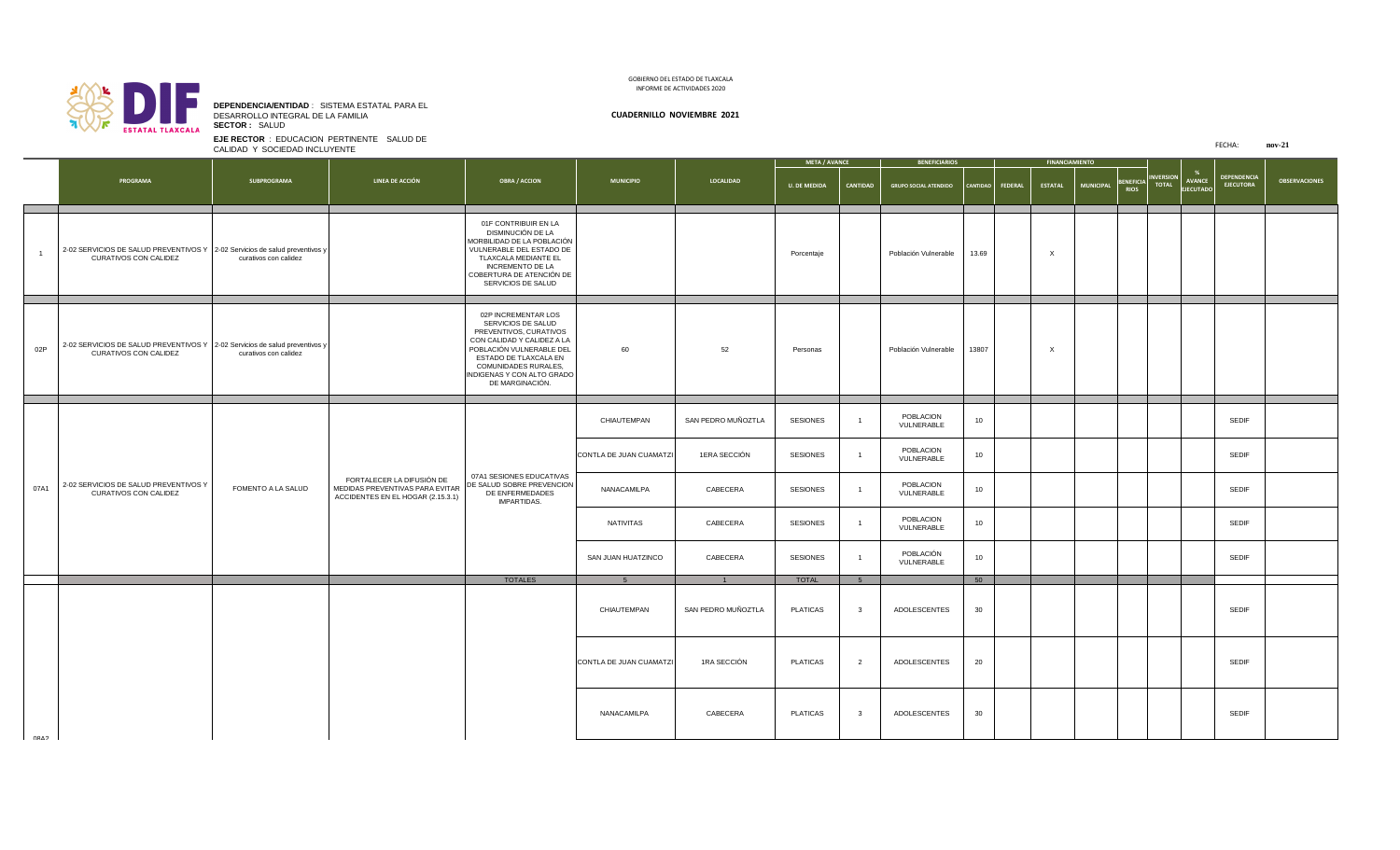|      |                                       |                           |                                                              |                                                   |                                    |                         | <b>META / AVANCE</b> |                         | <b>BENEFICIARIOS</b>         |                    | <b>FINANCIAMIENTO</b> |                  |                                                          |                                        |                      |
|------|---------------------------------------|---------------------------|--------------------------------------------------------------|---------------------------------------------------|------------------------------------|-------------------------|----------------------|-------------------------|------------------------------|--------------------|-----------------------|------------------|----------------------------------------------------------|----------------------------------------|----------------------|
|      | <b>PROGRAMA</b>                       | <b>SUBPROGRAMA</b>        | <b>LINEA DE ACCIÓN</b>                                       | <b>OBRA / ACCION</b>                              | <b>MUNICIPIO</b>                   | <b>LOCALIDAD</b>        | <b>U. DE MEDIDA</b>  | <b>CANTIDAD</b>         | <b>GRUPO SOCIAL ATENDIDO</b> | CANTIDAD   FEDERAL | <b>ESTATAL</b>        | <b>MUNICIPAL</b> | BENEFICIA INVERSION<br><b>AVANCE</b><br><b>EJECUTADO</b> | <b>DEPENDENCIA</b><br><b>EJECUTORA</b> | <b>OBSERVACIONES</b> |
| ∪ບ⊓∠ | 2-02 SERVICIOS DE SALUD PREVENTIVOS Y | <b>FOMENTO A LA SALUD</b> | FORTALECER LA DIFUSIÓN DE<br>MEDIDAS PREVENTIVAS PARA EVITAR | 08A1 IMPLEMENTAR PLATICAS A<br>ADOLESCENTES SOBRE | NATIVITAS                          | CABECERA                | <b>PLATICAS</b>      | $\overline{\mathbf{3}}$ | ADOLESCENTES                 | 30                 |                       |                  |                                                          | <b>SEDIF</b>                           |                      |
|      | <b>CURATIVOS CON CALIDEZ</b>          |                           | ACCIDENTES EN EL HOGAR (2.15.3.1)                            | PREVENCIÓN DE ACCIDENTES<br>EN EL HOGAR           | TLAXCALA                           | CABECERA                | <b>PLATICAS</b>      | $\overline{2}$          | ADOLESCENTES                 | 20                 |                       |                  |                                                          | <b>SEDIF</b>                           |                      |
|      |                                       |                           |                                                              |                                                   | SAN JUAN HUATZINCO                 | CABECERA                | <b>PLATICAS</b>      | - 3                     | ADOLESCENTES                 | 30                 |                       |                  |                                                          | <b>SEDIF</b>                           |                      |
|      |                                       |                           |                                                              |                                                   | <b>SAN LORENZO</b><br>AXOCOMANITLA | CABECERA                | <b>PLATICAS</b>      | $\overline{2}$          | ADOLESCENTES                 | 20                 |                       |                  |                                                          | <b>SEDIF</b>                           |                      |
|      |                                       |                           |                                                              |                                                   | SANTA ANA NOPALUCAN                | CABECERA                | <b>PLATICAS</b>      | $\overline{2}$          | ADOLESCENTES                 | 20                 |                       |                  |                                                          | <b>SEDIF</b>                           |                      |
|      |                                       |                           |                                                              | <b>TOTALES</b>                                    |                                    | $\overline{\mathbf{2}}$ |                      |                         |                              | 200                |                       |                  |                                                          | <b>SEDIF</b>                           |                      |
|      |                                       |                           |                                                              |                                                   | CHIAUTEMPAN                        | SAN PEDRO MUÑOZTLA      | <b>PRUEBAS</b>       | 14                      | <b>MUJERES</b>               | 14                 |                       |                  |                                                          | <b>SEDIF</b>                           |                      |
|      |                                       |                           |                                                              |                                                   | CONTLA DE JUAN CUAMATZI            | 1RA SECCIÓN             | <b>PRUEBAS</b>       | 15                      | <b>MUJERES</b>               | 15                 |                       |                  |                                                          | <b>SEDIF</b>                           |                      |
|      |                                       |                           |                                                              |                                                   | NANACAMILPA                        | CABECERA                | <b>PRUEBAS</b>       | 18                      | <b>MUJERES</b>               | 18                 |                       |                  |                                                          | <b>SEDIF</b>                           |                      |
|      |                                       |                           | FORTALECER LA PARTICIPACIÓN DE LA                            |                                                   | NATIVITAS                          | CABECERA                | <b>PRUEBAS</b>       | 20                      | <b>MUJERES</b>               | 20                 |                       |                  |                                                          | <b>SEDIF</b>                           |                      |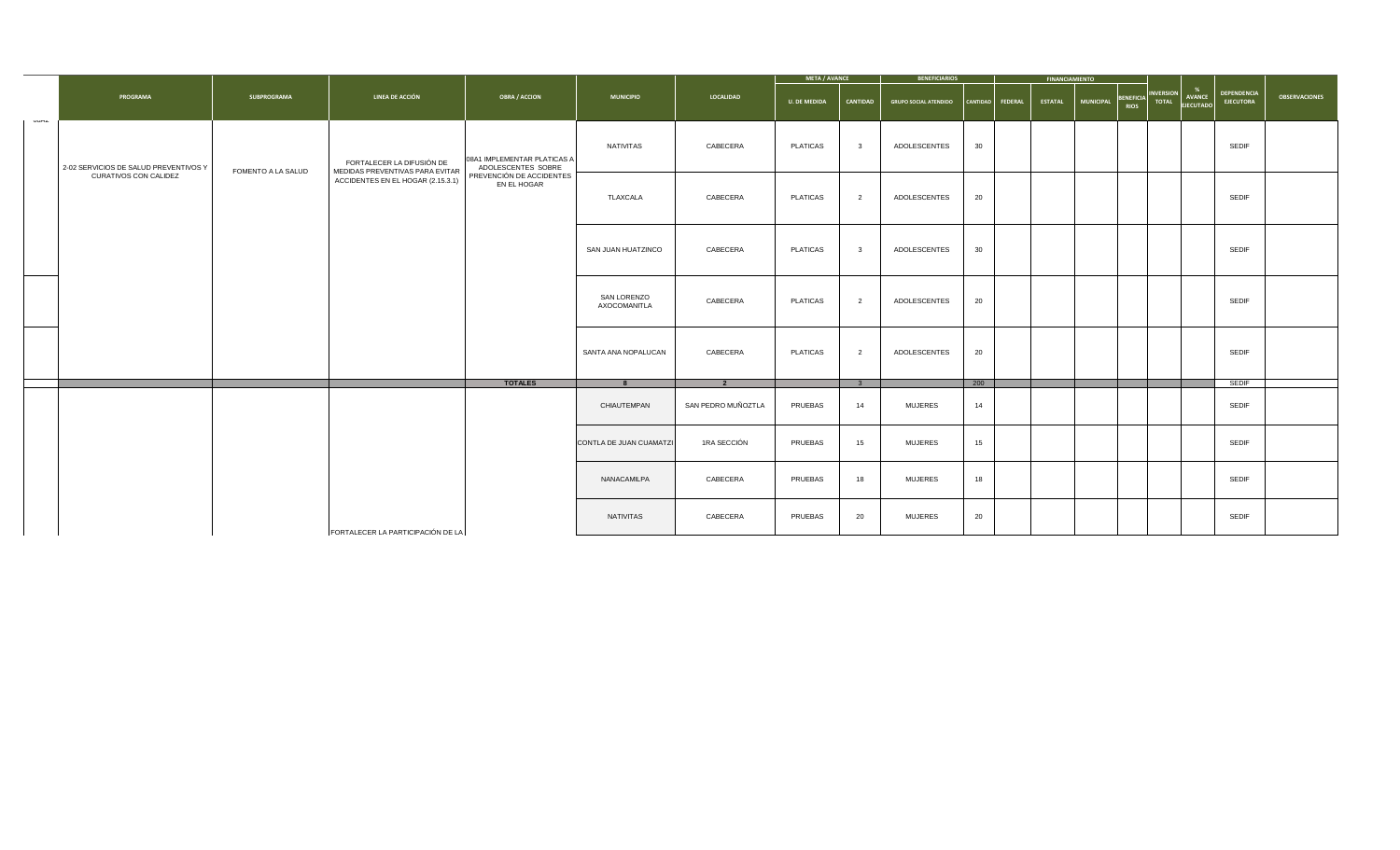| <b>DEPENDENCIA</b><br><b>_ INVERSION </b><br><b>LINEA DE ACCIÓN</b><br><b>PROGRAMA</b><br><b>OBRA / ACCION</b><br><b>OBSERVACIONES</b><br><b>SUBPROGRAMA</b><br><b>LOCALIDAD</b><br><b>MUNICIPIO</b><br>AVANCE<br><b>BENEFICIA</b><br><b>EJECUTORA</b><br><b>MUNICIPAL</b><br><b>TOTAL</b><br><b>U. DE MEDIDA</b><br><b>CANTIDAD</b><br><b>ESTATAL</b><br><b>GRUPO SOCIAL ATENDIDO</b><br>  CANTIDAD  <br><b>FEDERAL</b><br><b>EJECUTADO</b><br>COMUNIDAD EN LAS CAMPAÑAS Y<br>09A2 ATENDER A MUJERES CON<br>PROGRAMAS DE EDUCACIÓN PARA LA CITOLOGIAS CERVICO VAGINAL<br>2-02 SERVICIOS DE SALUD PREVENTIVOS Y<br>09A2<br><b>FOMENTO A LA SALUD</b><br><b>TETLA</b><br><b>PRUEBAS</b><br><b>SEDIF</b><br>ACTIPAC 1RA SECCIÓN<br><b>MUJERES</b><br>11<br>11<br>SALUD, ASÍ COMO DE PREVENCIÓN<br><b>CURATIVOS CON CALIDEZ</b><br>PARA DETECTAR CANCER<br>DETECCIÓN Y COMBATE DE<br>CERVICO UTERINO Y MAMARIO.<br>ENFERMEDADES (L.A.2.15.1.4)<br><b>PRUEBAS</b><br><b>SEDIF</b><br>CABECERA<br>86<br><b>MUJERES</b><br>TLAXCALA<br>86<br>CABECERA<br><b>PRUEBAS</b><br>15<br><b>MUJERES</b><br>15<br><b>SEDIF</b><br>SAN JUAN HUATZINCO<br><b>SAN LORENZO</b><br><b>PRUEBAS</b><br><b>SEDIF</b><br>CABECERA<br>10<br><b>MUJERES</b><br>10<br>AXOCOMANITLA<br><b>SEDIF</b><br>PRUEBAS<br>SANTA ANITA NOPALUCAN<br>CABECERA<br>11<br><b>MUJERES</b><br>11<br>200<br><b>TOTALES</b><br><b>TOTAL</b><br>200<br>10<br><b>NIÑOS</b><br>SAN PEDRO MUÑOZTLA<br>SOMATOMETRIA<br>CHIAUTEMPAN<br>90<br><b>SEDIF</b><br>90<br><b>NIÑOS</b><br>1RA SECCIÓN<br>20<br>CONTLA DE JUAN CUAMATZI<br>SOMATOMETRIA<br>20<br><b>SEDIF</b><br><b>NIÑOS</b><br>CABECERA<br><b>SEDIF</b><br>SOMATOMETRIA  <br>NANACAMILPA<br>15<br>15<br><b>NIÑOS</b><br>CABECERA<br><b>SEDIF</b><br>NATIVITAS<br>SOMATOMETRIA<br>60<br>60<br>10A2 VIGILAR EL ESTADO<br>FORTALECER LAS ACCIONES DE<br>NUTRICIONAL DE LOS<br>PREVENCIÓN Y CONTROL DEL<br>2-02 SERVICIOS DE SALUD PREVENTIVOS Y<br>10A2<br>MENORES DE 5 AÑOS DE EDAD<br><b>FOMENTO A LA SALUD</b><br><b>NIÑOS</b><br><b>TETLA</b><br>ACTIPAC 1RA SECCIÓN<br>19<br><b>SEDIF</b><br>SOMATOMETRIA<br>19<br><b>CURATIVOS CON CALIDEZ</b><br>SOBREPESO Y OBESIDAD DESDE LOS<br>MEDIANTE SOMATOMETRIAS<br>PRIMEROS AÑOS DE VIDA (L.A.2.15.2.4)<br>RELIZADAS.<br><b>NIÑOS</b><br>CABECERA<br><b>SEDIF</b><br>SOMATOMETRIA<br>TLAXCALA<br>48<br>48<br><b>NIÑOS</b><br><b>SEDIF</b><br>CABECERA<br>SOMATOMETRIA<br>15<br>SAN JUAN HUATZINCO<br>15<br><b>SAN LORENZO</b><br><b>NIÑOS</b><br>CABECERA<br><b>SEDIF</b><br>SOMATOMETRIA<br>18<br>18<br><b>AXOCOMANITL A</b><br>NIÑOS<br><b>SEDIF</b><br>CABECERA<br>SOMATOMETRIA<br>SANTA ANA NOPALUCAN<br>15<br>15<br>300<br>300<br><u>ຼາ</u><br><b>PRUEBA</b><br>20<br><b>SEDIF</b><br>SAN PEDRO MUÑOZTLA<br>20<br>CHIAUTEMPAN<br><b>HOMBRES</b><br>  FORTALECER LAS ACCIONES PARA LA  <br><b>PRUEBA</b><br><b>SEDIF</b><br><b>NATIVITAS</b><br>CABECERA<br><b>HOMBRES</b><br>PREVENCIÓN, DETECCIÓN OPORTUNA 11A2a REALIZAR PRUEBAS DE<br>2-02 SERVICIOS DE SALUD PREVENTIVOS Y<br>11A2a<br><b>FOMENTO A LA SALUD</b><br>Y CONTROL DE LA DIABETES MELLITUS<br><b>DIABETES MELLITUS A</b><br><b>CURATIVOS CON CALIDEZ</b><br>(HOMBRES)<br>Y SUS COMPLICACIONES EN MUJERES<br><b>PRUEBA</b><br><b>SEDIF</b><br>CABECERA<br>13<br><b>HOMBRES</b><br>SAN JUAN HUATZINCO<br>13<br>(LA 2.15.2.5)<br><b>SAN LORENZO</b><br>20<br>20<br>PRUEBA<br><b>SEDIF</b><br>CABECERA<br><b>HOMBRES</b><br>AXOCOMANITLA<br><b>TOTALES</b><br>60<br>60<br><b>SEDIF</b><br>SAN PEDRO MUÑOZTLA<br><b>PRUEBA</b><br>30 <sup>°</sup><br><b>MUJERES</b><br>30<br>CHIAUTEMPAN |  |  |  |  | <b>META / AVANCE</b> | <b>BENEFICIARIOS</b> |  | <b>FINANCIAMIENTO</b> |  |  |
|--------------------------------------------------------------------------------------------------------------------------------------------------------------------------------------------------------------------------------------------------------------------------------------------------------------------------------------------------------------------------------------------------------------------------------------------------------------------------------------------------------------------------------------------------------------------------------------------------------------------------------------------------------------------------------------------------------------------------------------------------------------------------------------------------------------------------------------------------------------------------------------------------------------------------------------------------------------------------------------------------------------------------------------------------------------------------------------------------------------------------------------------------------------------------------------------------------------------------------------------------------------------------------------------------------------------------------------------------------------------------------------------------------------------------------------------------------------------------------------------------------------------------------------------------------------------------------------------------------------------------------------------------------------------------------------------------------------------------------------------------------------------------------------------------------------------------------------------------------------------------------------------------------------------------------------------------------------------------------------------------------------------------------------------------------------------------------------------------------------------------------------------------------------------------------------------------------------------------------------------------------------------------------------------------------------------------------------------------------------------------------------------------------------------------------------------------------------------------------------------------------------------------------------------------------------------------------------------------------------------------------------------------------------------------------------------------------------------------------------------------------------------------------------------------------------------------------------------------------------------------------------------------------------------------------------------------------------------------------------------------------------------------------------------------------------------------------------------------------------------------------------------------------------------------------------------------------------------------------------------------------------------------------------------------------------------------------------------------------------------------------------------------------------------------------------------------------------------------------------------------------------------------------------------------------------------------------------------------------------|--|--|--|--|----------------------|----------------------|--|-----------------------|--|--|
|                                                                                                                                                                                                                                                                                                                                                                                                                                                                                                                                                                                                                                                                                                                                                                                                                                                                                                                                                                                                                                                                                                                                                                                                                                                                                                                                                                                                                                                                                                                                                                                                                                                                                                                                                                                                                                                                                                                                                                                                                                                                                                                                                                                                                                                                                                                                                                                                                                                                                                                                                                                                                                                                                                                                                                                                                                                                                                                                                                                                                                                                                                                                                                                                                                                                                                                                                                                                                                                                                                                                                                                                              |  |  |  |  |                      |                      |  |                       |  |  |
|                                                                                                                                                                                                                                                                                                                                                                                                                                                                                                                                                                                                                                                                                                                                                                                                                                                                                                                                                                                                                                                                                                                                                                                                                                                                                                                                                                                                                                                                                                                                                                                                                                                                                                                                                                                                                                                                                                                                                                                                                                                                                                                                                                                                                                                                                                                                                                                                                                                                                                                                                                                                                                                                                                                                                                                                                                                                                                                                                                                                                                                                                                                                                                                                                                                                                                                                                                                                                                                                                                                                                                                                              |  |  |  |  |                      |                      |  |                       |  |  |
|                                                                                                                                                                                                                                                                                                                                                                                                                                                                                                                                                                                                                                                                                                                                                                                                                                                                                                                                                                                                                                                                                                                                                                                                                                                                                                                                                                                                                                                                                                                                                                                                                                                                                                                                                                                                                                                                                                                                                                                                                                                                                                                                                                                                                                                                                                                                                                                                                                                                                                                                                                                                                                                                                                                                                                                                                                                                                                                                                                                                                                                                                                                                                                                                                                                                                                                                                                                                                                                                                                                                                                                                              |  |  |  |  |                      |                      |  |                       |  |  |
|                                                                                                                                                                                                                                                                                                                                                                                                                                                                                                                                                                                                                                                                                                                                                                                                                                                                                                                                                                                                                                                                                                                                                                                                                                                                                                                                                                                                                                                                                                                                                                                                                                                                                                                                                                                                                                                                                                                                                                                                                                                                                                                                                                                                                                                                                                                                                                                                                                                                                                                                                                                                                                                                                                                                                                                                                                                                                                                                                                                                                                                                                                                                                                                                                                                                                                                                                                                                                                                                                                                                                                                                              |  |  |  |  |                      |                      |  |                       |  |  |
|                                                                                                                                                                                                                                                                                                                                                                                                                                                                                                                                                                                                                                                                                                                                                                                                                                                                                                                                                                                                                                                                                                                                                                                                                                                                                                                                                                                                                                                                                                                                                                                                                                                                                                                                                                                                                                                                                                                                                                                                                                                                                                                                                                                                                                                                                                                                                                                                                                                                                                                                                                                                                                                                                                                                                                                                                                                                                                                                                                                                                                                                                                                                                                                                                                                                                                                                                                                                                                                                                                                                                                                                              |  |  |  |  |                      |                      |  |                       |  |  |
|                                                                                                                                                                                                                                                                                                                                                                                                                                                                                                                                                                                                                                                                                                                                                                                                                                                                                                                                                                                                                                                                                                                                                                                                                                                                                                                                                                                                                                                                                                                                                                                                                                                                                                                                                                                                                                                                                                                                                                                                                                                                                                                                                                                                                                                                                                                                                                                                                                                                                                                                                                                                                                                                                                                                                                                                                                                                                                                                                                                                                                                                                                                                                                                                                                                                                                                                                                                                                                                                                                                                                                                                              |  |  |  |  |                      |                      |  |                       |  |  |
|                                                                                                                                                                                                                                                                                                                                                                                                                                                                                                                                                                                                                                                                                                                                                                                                                                                                                                                                                                                                                                                                                                                                                                                                                                                                                                                                                                                                                                                                                                                                                                                                                                                                                                                                                                                                                                                                                                                                                                                                                                                                                                                                                                                                                                                                                                                                                                                                                                                                                                                                                                                                                                                                                                                                                                                                                                                                                                                                                                                                                                                                                                                                                                                                                                                                                                                                                                                                                                                                                                                                                                                                              |  |  |  |  |                      |                      |  |                       |  |  |
|                                                                                                                                                                                                                                                                                                                                                                                                                                                                                                                                                                                                                                                                                                                                                                                                                                                                                                                                                                                                                                                                                                                                                                                                                                                                                                                                                                                                                                                                                                                                                                                                                                                                                                                                                                                                                                                                                                                                                                                                                                                                                                                                                                                                                                                                                                                                                                                                                                                                                                                                                                                                                                                                                                                                                                                                                                                                                                                                                                                                                                                                                                                                                                                                                                                                                                                                                                                                                                                                                                                                                                                                              |  |  |  |  |                      |                      |  |                       |  |  |
|                                                                                                                                                                                                                                                                                                                                                                                                                                                                                                                                                                                                                                                                                                                                                                                                                                                                                                                                                                                                                                                                                                                                                                                                                                                                                                                                                                                                                                                                                                                                                                                                                                                                                                                                                                                                                                                                                                                                                                                                                                                                                                                                                                                                                                                                                                                                                                                                                                                                                                                                                                                                                                                                                                                                                                                                                                                                                                                                                                                                                                                                                                                                                                                                                                                                                                                                                                                                                                                                                                                                                                                                              |  |  |  |  |                      |                      |  |                       |  |  |
|                                                                                                                                                                                                                                                                                                                                                                                                                                                                                                                                                                                                                                                                                                                                                                                                                                                                                                                                                                                                                                                                                                                                                                                                                                                                                                                                                                                                                                                                                                                                                                                                                                                                                                                                                                                                                                                                                                                                                                                                                                                                                                                                                                                                                                                                                                                                                                                                                                                                                                                                                                                                                                                                                                                                                                                                                                                                                                                                                                                                                                                                                                                                                                                                                                                                                                                                                                                                                                                                                                                                                                                                              |  |  |  |  |                      |                      |  |                       |  |  |
|                                                                                                                                                                                                                                                                                                                                                                                                                                                                                                                                                                                                                                                                                                                                                                                                                                                                                                                                                                                                                                                                                                                                                                                                                                                                                                                                                                                                                                                                                                                                                                                                                                                                                                                                                                                                                                                                                                                                                                                                                                                                                                                                                                                                                                                                                                                                                                                                                                                                                                                                                                                                                                                                                                                                                                                                                                                                                                                                                                                                                                                                                                                                                                                                                                                                                                                                                                                                                                                                                                                                                                                                              |  |  |  |  |                      |                      |  |                       |  |  |
|                                                                                                                                                                                                                                                                                                                                                                                                                                                                                                                                                                                                                                                                                                                                                                                                                                                                                                                                                                                                                                                                                                                                                                                                                                                                                                                                                                                                                                                                                                                                                                                                                                                                                                                                                                                                                                                                                                                                                                                                                                                                                                                                                                                                                                                                                                                                                                                                                                                                                                                                                                                                                                                                                                                                                                                                                                                                                                                                                                                                                                                                                                                                                                                                                                                                                                                                                                                                                                                                                                                                                                                                              |  |  |  |  |                      |                      |  |                       |  |  |
|                                                                                                                                                                                                                                                                                                                                                                                                                                                                                                                                                                                                                                                                                                                                                                                                                                                                                                                                                                                                                                                                                                                                                                                                                                                                                                                                                                                                                                                                                                                                                                                                                                                                                                                                                                                                                                                                                                                                                                                                                                                                                                                                                                                                                                                                                                                                                                                                                                                                                                                                                                                                                                                                                                                                                                                                                                                                                                                                                                                                                                                                                                                                                                                                                                                                                                                                                                                                                                                                                                                                                                                                              |  |  |  |  |                      |                      |  |                       |  |  |
|                                                                                                                                                                                                                                                                                                                                                                                                                                                                                                                                                                                                                                                                                                                                                                                                                                                                                                                                                                                                                                                                                                                                                                                                                                                                                                                                                                                                                                                                                                                                                                                                                                                                                                                                                                                                                                                                                                                                                                                                                                                                                                                                                                                                                                                                                                                                                                                                                                                                                                                                                                                                                                                                                                                                                                                                                                                                                                                                                                                                                                                                                                                                                                                                                                                                                                                                                                                                                                                                                                                                                                                                              |  |  |  |  |                      |                      |  |                       |  |  |
|                                                                                                                                                                                                                                                                                                                                                                                                                                                                                                                                                                                                                                                                                                                                                                                                                                                                                                                                                                                                                                                                                                                                                                                                                                                                                                                                                                                                                                                                                                                                                                                                                                                                                                                                                                                                                                                                                                                                                                                                                                                                                                                                                                                                                                                                                                                                                                                                                                                                                                                                                                                                                                                                                                                                                                                                                                                                                                                                                                                                                                                                                                                                                                                                                                                                                                                                                                                                                                                                                                                                                                                                              |  |  |  |  |                      |                      |  |                       |  |  |
|                                                                                                                                                                                                                                                                                                                                                                                                                                                                                                                                                                                                                                                                                                                                                                                                                                                                                                                                                                                                                                                                                                                                                                                                                                                                                                                                                                                                                                                                                                                                                                                                                                                                                                                                                                                                                                                                                                                                                                                                                                                                                                                                                                                                                                                                                                                                                                                                                                                                                                                                                                                                                                                                                                                                                                                                                                                                                                                                                                                                                                                                                                                                                                                                                                                                                                                                                                                                                                                                                                                                                                                                              |  |  |  |  |                      |                      |  |                       |  |  |
|                                                                                                                                                                                                                                                                                                                                                                                                                                                                                                                                                                                                                                                                                                                                                                                                                                                                                                                                                                                                                                                                                                                                                                                                                                                                                                                                                                                                                                                                                                                                                                                                                                                                                                                                                                                                                                                                                                                                                                                                                                                                                                                                                                                                                                                                                                                                                                                                                                                                                                                                                                                                                                                                                                                                                                                                                                                                                                                                                                                                                                                                                                                                                                                                                                                                                                                                                                                                                                                                                                                                                                                                              |  |  |  |  |                      |                      |  |                       |  |  |
|                                                                                                                                                                                                                                                                                                                                                                                                                                                                                                                                                                                                                                                                                                                                                                                                                                                                                                                                                                                                                                                                                                                                                                                                                                                                                                                                                                                                                                                                                                                                                                                                                                                                                                                                                                                                                                                                                                                                                                                                                                                                                                                                                                                                                                                                                                                                                                                                                                                                                                                                                                                                                                                                                                                                                                                                                                                                                                                                                                                                                                                                                                                                                                                                                                                                                                                                                                                                                                                                                                                                                                                                              |  |  |  |  |                      |                      |  |                       |  |  |
|                                                                                                                                                                                                                                                                                                                                                                                                                                                                                                                                                                                                                                                                                                                                                                                                                                                                                                                                                                                                                                                                                                                                                                                                                                                                                                                                                                                                                                                                                                                                                                                                                                                                                                                                                                                                                                                                                                                                                                                                                                                                                                                                                                                                                                                                                                                                                                                                                                                                                                                                                                                                                                                                                                                                                                                                                                                                                                                                                                                                                                                                                                                                                                                                                                                                                                                                                                                                                                                                                                                                                                                                              |  |  |  |  |                      |                      |  |                       |  |  |
|                                                                                                                                                                                                                                                                                                                                                                                                                                                                                                                                                                                                                                                                                                                                                                                                                                                                                                                                                                                                                                                                                                                                                                                                                                                                                                                                                                                                                                                                                                                                                                                                                                                                                                                                                                                                                                                                                                                                                                                                                                                                                                                                                                                                                                                                                                                                                                                                                                                                                                                                                                                                                                                                                                                                                                                                                                                                                                                                                                                                                                                                                                                                                                                                                                                                                                                                                                                                                                                                                                                                                                                                              |  |  |  |  |                      |                      |  |                       |  |  |
|                                                                                                                                                                                                                                                                                                                                                                                                                                                                                                                                                                                                                                                                                                                                                                                                                                                                                                                                                                                                                                                                                                                                                                                                                                                                                                                                                                                                                                                                                                                                                                                                                                                                                                                                                                                                                                                                                                                                                                                                                                                                                                                                                                                                                                                                                                                                                                                                                                                                                                                                                                                                                                                                                                                                                                                                                                                                                                                                                                                                                                                                                                                                                                                                                                                                                                                                                                                                                                                                                                                                                                                                              |  |  |  |  |                      |                      |  |                       |  |  |
|                                                                                                                                                                                                                                                                                                                                                                                                                                                                                                                                                                                                                                                                                                                                                                                                                                                                                                                                                                                                                                                                                                                                                                                                                                                                                                                                                                                                                                                                                                                                                                                                                                                                                                                                                                                                                                                                                                                                                                                                                                                                                                                                                                                                                                                                                                                                                                                                                                                                                                                                                                                                                                                                                                                                                                                                                                                                                                                                                                                                                                                                                                                                                                                                                                                                                                                                                                                                                                                                                                                                                                                                              |  |  |  |  |                      |                      |  |                       |  |  |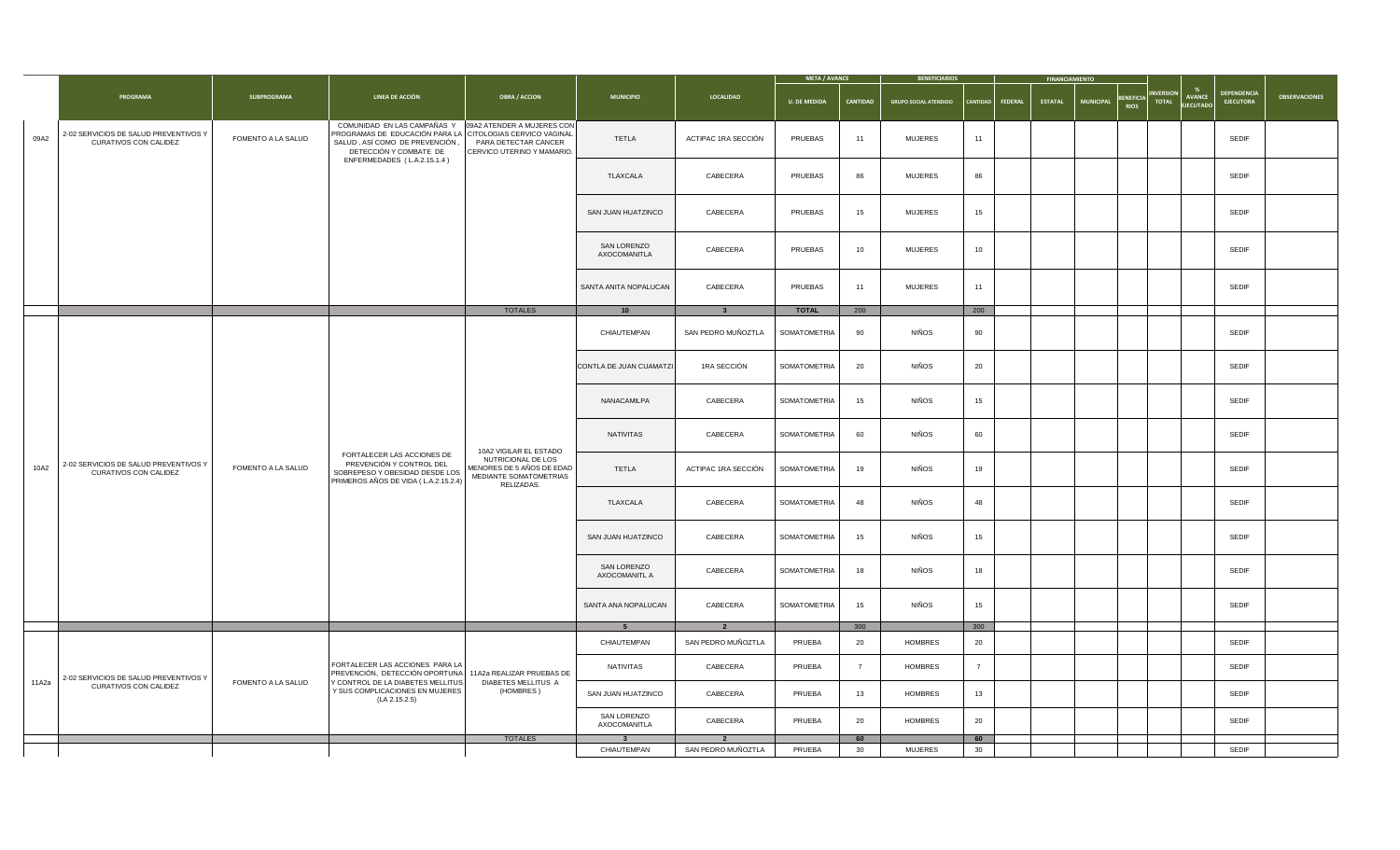|       |                                                                       |                           |                                                                                                                                                   |                                                                                                                                  |                                    |                                                              | <b>META / AVANCE</b> |                 | <b>BENEFICIARIOS</b>         |                |                    | <b>FINANCIAMIENTO</b> |                                                     |                                                                |                                        |                      |  |  |  |              |  |
|-------|-----------------------------------------------------------------------|---------------------------|---------------------------------------------------------------------------------------------------------------------------------------------------|----------------------------------------------------------------------------------------------------------------------------------|------------------------------------|--------------------------------------------------------------|----------------------|-----------------|------------------------------|----------------|--------------------|-----------------------|-----------------------------------------------------|----------------------------------------------------------------|----------------------------------------|----------------------|--|--|--|--------------|--|
|       | <b>PROGRAMA</b>                                                       | <b>SUBPROGRAMA</b>        | LINEA DE ACCIÓN                                                                                                                                   | <b>OBRA / ACCION</b>                                                                                                             | <b>MUNICIPIO</b>                   | <b>LOCALIDAD</b>                                             | <b>U. DE MEDIDA</b>  | <b>CANTIDAD</b> | <b>GRUPO SOCIAL ATENDIDO</b> |                | CANTIDAD   FEDERAL | <b>ESTATAL</b>        | <b>BENEFICIA</b><br><b>MUNICIPAL</b><br><b>RIOS</b> | <b>INVERSION</b><br><b>AVANCE</b><br><b>TOTAL</b><br>EJECUTADO | <b>DEPENDENCIA</b><br><b>EJECUTORA</b> | <b>OBSERVACIONES</b> |  |  |  |              |  |
|       |                                                                       |                           |                                                                                                                                                   |                                                                                                                                  | CONTLA DE JUAN CUAMATZI            | 1RA SECCIÓN                                                  | PRUEBA               | 11              | <b>MUJERES</b>               | 11             |                    |                       |                                                     |                                                                | <b>SEDIF</b>                           |                      |  |  |  |              |  |
|       |                                                                       |                           | FORTALECER LAS ACCIONES PARA LA                                                                                                                   |                                                                                                                                  | NATIVITAS                          | CABECERA                                                     | <b>PRUEBA</b>        | 24              | <b>MUJERES</b>               | 24             |                    |                       |                                                     |                                                                | <b>SEDIF</b>                           |                      |  |  |  |              |  |
| 11A2b | 2-02 SERVICIOS DE SALUD PREVENTIVOS Y<br><b>CURATIVOS CON CALIDEZ</b> | <b>FOMENTO A LA SALUD</b> | PREVENCIÓN, DETECCIÓN OPORTUNA 11A2b REALIZAR PRUEBAS DE<br>Y CONTROL DE LA DIABETES MELLITUS<br>Y SUS COMPLICACIONES EN HOMBRES<br>(LA 2.15.2.5) | <b>DIABETES MELLITUS A</b><br>(MUJERES )                                                                                         | SAN JUAN HUATZINCO                 | CABECERA                                                     | PRUEBA               | 25              | <b>MUJERES</b>               | 25             |                    |                       |                                                     |                                                                | <b>SEDIF</b>                           |                      |  |  |  |              |  |
|       |                                                                       |                           |                                                                                                                                                   |                                                                                                                                  | <b>SAN LORENZO</b><br>AXOCOMANITLA | CABECERA                                                     | PRUEBA               | 30              | <b>MUJERES</b>               | 30             |                    |                       |                                                     |                                                                | <b>SEDIF</b>                           |                      |  |  |  |              |  |
|       |                                                                       |                           |                                                                                                                                                   |                                                                                                                                  | SANTA ANITA NOPALUCAN              | CABECERA                                                     | PRUEBA               | 20              | <b>MUJERES</b>               | 20             |                    |                       |                                                     |                                                                | <b>SEDIF</b>                           |                      |  |  |  |              |  |
|       |                                                                       |                           |                                                                                                                                                   | <b>TOTALES</b>                                                                                                                   | 11                                 |                                                              |                      | 140             |                              | 140            |                    |                       |                                                     |                                                                |                                        |                      |  |  |  |              |  |
|       |                                                                       |                           |                                                                                                                                                   |                                                                                                                                  | CHIAUTEMPAN                        | SAN PEDRO MUÑOZTLA                                           | <b>MEDICION</b>      | 50              | POBLACION<br>VULNERABLE      | 50             |                    |                       |                                                     |                                                                | <b>SEDIF</b>                           |                      |  |  |  |              |  |
|       |                                                                       |                           |                                                                                                                                                   |                                                                                                                                  | ESPAÑITA                           | <b>ASILO</b>                                                 | <b>MEDICION</b>      | 23              | POBLACION<br>VULNERABLE      | 23             |                    |                       |                                                     |                                                                | <b>SEDIF</b>                           |                      |  |  |  |              |  |
|       |                                                                       |                           |                                                                                                                                                   | 12A2 FORTALECER LA                                                                                                               | NATIVITAS                          | CABECERA                                                     | <b>MEDICION</b>      | 30              | POBLACION<br>VULNERABLE      | 30             |                    |                       |                                                     |                                                                | <b>SEDIF</b>                           |                      |  |  |  |              |  |
| 12A2  | 2-02 SERVICIOS DE SALUD PREVENTIVOS Y<br><b>CURATIVOS CON CALIDEZ</b> | <b>FOMENTO A LA SALUD</b> | FORTALECER LAS ACCIONES PARA LA<br>PREVENCIÓN, DETECCIÓN OPORTUNA                                                                                 | PREVENCIÓN DE<br>HIPERTENSIÓN ARTERIAL<br>MEDIANTE LA TOMA DE                                                                    | CONTLA DE JUAN CUAMATZI            | 1RA SECCIÓN                                                  | <b>MEDICION</b>      | 25              | POBLACION<br>VULNERABLE      | 25             |                    |                       |                                                     |                                                                | <b>SEDIF</b>                           |                      |  |  |  |              |  |
|       |                                                                       |                           | Y CONTROL DE LA DIABETES MELLITUS<br>Y SUS COMPLICACIONES (LA 2.15.2.5)                                                                           | PRESIÓN ARTERIAL A                                                                                                               |                                    | CABECERA                                                     | <b>MEDICION</b>      | 253             | POBLACION<br>VULNERABLE      | 253            |                    |                       |                                                     |                                                                | <b>SEDIF</b>                           |                      |  |  |  |              |  |
|       |                                                                       |                           |                                                                                                                                                   | POBLACIÓN VULNERABLE<br>REALIZADA.                                                                                               | TLAXCALA                           | OCOTLAN ASILO                                                | <b>MEDICION</b>      |                 | POBLACION<br>VULNERABLE      |                |                    |                       |                                                     |                                                                | <b>SEDIF</b>                           |                      |  |  |  |              |  |
|       |                                                                       |                           |                                                                                                                                                   |                                                                                                                                  | SAN JUAN HUATZINCO                 | POBLACION<br><b>MEDICION</b><br>CABECERA<br>38<br>VULNERABLE |                      | 38              |                              |                |                    |                       | <b>SEDIF</b>                                        |                                                                |                                        |                      |  |  |  |              |  |
|       |                                                                       |                           |                                                                                                                                                   |                                                                                                                                  | <b>SAN LORENZO</b><br>AXOCOMANITLA | CABECERA                                                     | <b>MEDICION</b>      | 50              | POBLACION<br>VULNERABLE      | 50             |                    |                       |                                                     |                                                                | <b>SEDIF</b>                           |                      |  |  |  |              |  |
|       |                                                                       |                           |                                                                                                                                                   |                                                                                                                                  | SANTA ANITA NOPALUCAN              | CABECERA                                                     | <b>MEDICION</b>      | 25              | POBLACION<br>VULNERABLE      | 25             |                    |                       |                                                     |                                                                | <b>SEDIF</b>                           |                      |  |  |  |              |  |
|       |                                                                       |                           |                                                                                                                                                   |                                                                                                                                  |                                    | $\Omega$                                                     |                      | 500             |                              | 500            |                    |                       |                                                     |                                                                |                                        |                      |  |  |  |              |  |
| 13A3  | 2-02 SERVICIOS DE SALUD PREVENTIVOS Y<br><b>CURATIVOS CON CALIDEZ</b> | <b>FOMENTO A LA SALUD</b> | FORTALECER EL SISTEMA DE<br>VIGILANCIA EPIDEMIOLOGICA Y<br>CONTROL DE ENFERMEDADES EN EL<br>ESTADO (2.15.2.1)                                     | 13A3 FORTALECER EL SISTEMA<br>DE VIGILANCIA<br><b>EPIDEMIOLOGICA CON</b><br><b>INFORMES SOBRECASOS</b><br>NUEVOS DE ENFERMEDADES | TLAXCALA                           | CABECERA                                                     | <b>INFORMES</b>      |                 |                              |                |                    |                       |                                                     |                                                                | <b>SEDIF</b>                           |                      |  |  |  |              |  |
|       |                                                                       |                           |                                                                                                                                                   |                                                                                                                                  |                                    |                                                              |                      |                 |                              | $\overline{4}$ |                    |                       |                                                     |                                                                |                                        |                      |  |  |  |              |  |
|       |                                                                       |                           |                                                                                                                                                   |                                                                                                                                  | CHIAUTEMPAN                        | CABECERA                                                     | <b>JORNADAS</b>      |                 | POBLACION<br>VULNERABLE      |                |                    |                       |                                                     |                                                                | <b>SEDIF</b>                           |                      |  |  |  |              |  |
|       |                                                                       |                           |                                                                                                                                                   |                                                                                                                                  |                                    | SAN PEDRO MUÑOZTLA                                           | <b>JORNADAS</b>      |                 | POBLACION<br>VULNERABLE      |                |                    |                       |                                                     |                                                                | <b>SEDIF</b>                           |                      |  |  |  |              |  |
|       |                                                                       |                           |                                                                                                                                                   |                                                                                                                                  |                                    |                                                              |                      |                 |                              | HUAMANTLA      | <b>SAN LUCAS</b>   | <b>JORNADAS</b>       |                                                     | POBLACION<br>VULNERABLE                                        |                                        |                      |  |  |  | <b>SEDIF</b> |  |
|       |                                                                       |                           |                                                                                                                                                   |                                                                                                                                  | CONTLA DE JUAN CUAMATZI            | 1RA SECCIÓN                                                  | <b>JORNADAS</b>      |                 | POBLACION<br>VULNERABLE      |                |                    |                       |                                                     |                                                                | <b>SEDIF</b>                           |                      |  |  |  |              |  |
|       |                                                                       |                           | FORTALECER LOS PROGRAMAS DE                                                                                                                       | 14A3 REALIZAR JORNADAS DE                                                                                                        | NANACAMILPA                        | CABECERA                                                     | <b>JORNADAS</b>      |                 | POBLACION<br>VULNERABLE      |                |                    |                       |                                                     |                                                                | <b>SEDIF</b>                           |                      |  |  |  |              |  |
| 14A3  | 2-02 SERVICIOS DE SALUD PREVENTIVOS Y<br><b>CURATIVOS CON CALIDEZ</b> | <b>FOMENTO A LA SALUD</b> | UNIDADES MEDICAS MOVILES PARA<br>AUMENTAR EL ACCESO A SERVICIOS<br>EN ZONAS RURALES<br><b>PARTICULARMENTE EN COMUNIDADES</b>                      | SALUD EN UNIDADES MOVILES<br>CON SERVICIOS INTEGALES EN<br>ZONAS RURALES CON ALTA<br>MARCINACIÓN                                 | NATIVITAS                          | CABECERA                                                     | <b>JORNADAS</b>      |                 | POBLACION<br>VULNERABLE      |                |                    |                       |                                                     |                                                                | <b>SEDIF</b>                           |                      |  |  |  |              |  |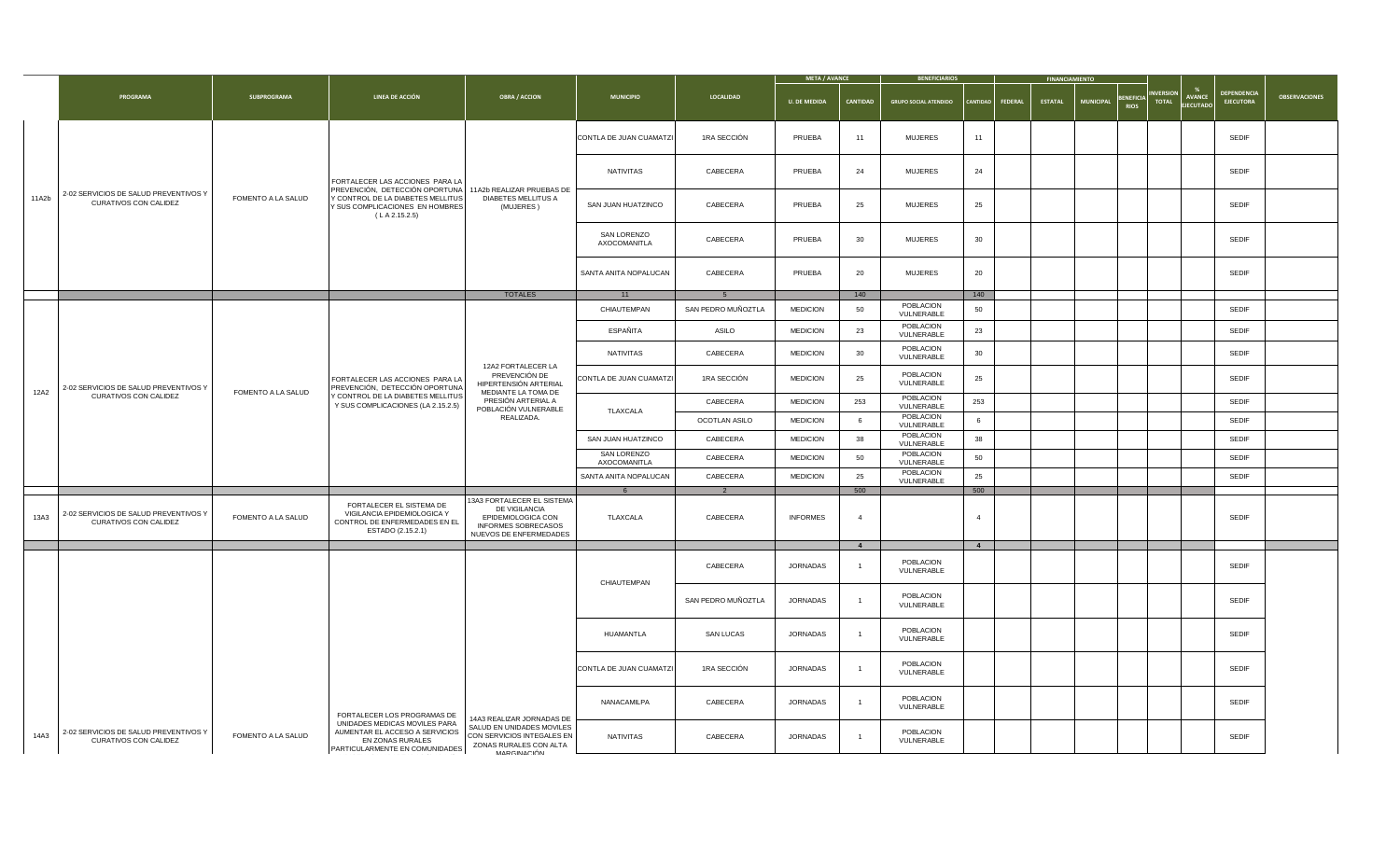|      |                                                                       |                           |                                                                                                                                                                                |                                                                                                 |                                    |                     | <b>META / AVANCE</b> |                         | <b>BENEFICIARIOS</b>         |              |                    | <b>FINANCIAMIENTO</b> |                                                     |                                                                           |                                        |                      |                         |    |  |  |  |  |              |  |
|------|-----------------------------------------------------------------------|---------------------------|--------------------------------------------------------------------------------------------------------------------------------------------------------------------------------|-------------------------------------------------------------------------------------------------|------------------------------------|---------------------|----------------------|-------------------------|------------------------------|--------------|--------------------|-----------------------|-----------------------------------------------------|---------------------------------------------------------------------------|----------------------------------------|----------------------|-------------------------|----|--|--|--|--|--------------|--|
|      | <b>PROGRAMA</b>                                                       | <b>SUBPROGRAMA</b>        | <b>LINEA DE ACCIÓN</b>                                                                                                                                                         | <b>OBRA / ACCION</b>                                                                            | <b>MUNICIPIO</b>                   | <b>LOCALIDAD</b>    | <b>U. DE MEDIDA</b>  | <b>CANTIDAD</b>         | <b>GRUPO SOCIAL ATENDIDO</b> |              | CANTIDAD   FEDERAL | <b>ESTATAL</b>        | <b>BENEFICIA</b><br><b>MUNICIPAL</b><br><b>RIOS</b> | <b>INVERSION</b><br><b>AVANCE</b><br><b>TOTAL</b><br>$ \text{EIECUTADO} $ | <b>DEPENDENCIA</b><br><b>EJECUTORA</b> | <b>OBSERVACIONES</b> |                         |    |  |  |  |  |              |  |
|      |                                                                       |                           | INDIGENAS Y APARTADAS (2.16.1.6)                                                                                                                                               |                                                                                                 |                                    | CABECERA            | <b>JORNADAS</b>      |                         | POBLACION<br>VULNERABLE      |              |                    |                       |                                                     |                                                                           | <b>SEDIF</b>                           |                      |                         |    |  |  |  |  |              |  |
|      |                                                                       |                           |                                                                                                                                                                                |                                                                                                 | <b>TETLA</b>                       | ACTIPAC 1RA SECCIÓN | <b>JORNADAS</b>      |                         | POBLACION<br>VULNERABLE      |              |                    |                       |                                                     |                                                                           | <b>SEDIF</b>                           |                      |                         |    |  |  |  |  |              |  |
|      |                                                                       |                           |                                                                                                                                                                                |                                                                                                 | SAN JUAN HUATZINCO                 | CABECERA            | <b>JORNADAS</b>      |                         | POBLACION<br>VULNERABLE      |              |                    |                       |                                                     |                                                                           | <b>SEDIF</b>                           |                      |                         |    |  |  |  |  |              |  |
|      |                                                                       |                           |                                                                                                                                                                                |                                                                                                 | <b>SAN LORENZO</b><br>AXOCOMANITLA | CABECERA            | <b>JORNADAS</b>      |                         | POBLACION<br>VULNERABLE      |              |                    |                       |                                                     |                                                                           | <b>SEDIF</b>                           |                      |                         |    |  |  |  |  |              |  |
|      |                                                                       |                           |                                                                                                                                                                                |                                                                                                 | SANTA ANITA NOPALUCAN              | CABECERA            | <b>JORNADAS</b>      |                         | POBLACION<br>VULNERABLE      |              |                    |                       |                                                     |                                                                           | <b>SEDIF</b>                           |                      |                         |    |  |  |  |  |              |  |
|      |                                                                       |                           |                                                                                                                                                                                |                                                                                                 |                                    |                     |                      | 11                      |                              | $\mathbf{0}$ |                    |                       |                                                     |                                                                           |                                        |                      |                         |    |  |  |  |  |              |  |
|      |                                                                       |                           |                                                                                                                                                                                |                                                                                                 | CHIAUTEMPAN                        | SAN PEDRO MUÑOZTLA  | CONSULTAS            | 47                      | POBLACION<br>VULNERABLE      | 47           |                    |                       |                                                     |                                                                           | <b>SEDIF</b>                           |                      |                         |    |  |  |  |  |              |  |
|      |                                                                       |                           |                                                                                                                                                                                |                                                                                                 | HUAMANTLA                          | <b>SAN LUCAS</b>    | CONSULTAS            |                         | POBLACION<br>VULNERABLE      |              |                    |                       |                                                     | <b>SEDIF</b>                                                              |                                        |                      |                         |    |  |  |  |  |              |  |
|      |                                                                       |                           |                                                                                                                                                                                |                                                                                                 | CONTLA DE JUAN CUAMATZI            | 1RA SECCIÓN         | CONSULTAS            | 12                      | POBLACION<br>VULNERABLE      | 12           |                    |                       |                                                     |                                                                           | <b>SEDIF</b>                           |                      |                         |    |  |  |  |  |              |  |
|      |                                                                       |                           |                                                                                                                                                                                |                                                                                                 | NANACAMILPA                        | CABECERA            | CONSULTAS            | 47                      | POBLACION<br>VULNERABLE      | 47           |                    |                       |                                                     |                                                                           | <b>SEDIF</b>                           |                      |                         |    |  |  |  |  |              |  |
|      |                                                                       |                           |                                                                                                                                                                                |                                                                                                 | NATIVITAS                          | CABECERA            | CONSULTAS            | 15                      | POBLACION<br>VULNERABLE      | 15           |                    |                       |                                                     |                                                                           | <b>SEDIF</b>                           |                      |                         |    |  |  |  |  |              |  |
| 15A3 | 2-02 SERVICIOS DE SALUD PREVENTIVOS Y<br><b>CURATIVOS CON CALIDEZ</b> | <b>FOMENTO A LA SALUD</b> | ATENDER DE MANERA INTEGRAL Y<br>COORDINADA LA SALUD DE LA<br>POBLACIÓN USUARIA BUSCANDO<br>MINIMIZAR LA INCIDENCIA DE<br>COMPLICACIONES ATRIBUIBLES A LA<br>ATENCIÓN TARDÍA DE | 15A3 OTORGAR CONSULTA<br>EXTERNA DE MEDICINA<br>GENERAL, ODONTOLOGÍA<br>NUTRICIÓN Y OPTOMETRIA. | <b>TETLA</b>                       | ACTIPAC 1RA SECCIÓN | CONSULTAS            | 34                      | POBLACION<br>VULNERABLE      | 34           |                    |                       |                                                     |                                                                           | <b>SEDIF</b>                           |                      |                         |    |  |  |  |  |              |  |
|      |                                                                       |                           | PADECIMIENTOS(LA 2.17.1.3)                                                                                                                                                     |                                                                                                 | TLAXCALA                           | CABECERA            | CONSULTAS            | 523                     | POBLACION<br>VULNERABLE      | 523          |                    |                       |                                                     |                                                                           | <b>SEDIF</b>                           |                      |                         |    |  |  |  |  |              |  |
|      |                                                                       |                           |                                                                                                                                                                                |                                                                                                 |                                    |                     |                      |                         |                              |              |                    |                       | SAN JUAN HUATZINCO                                  | CABECERA                                                                  | CONSULTAS                              | 35                   | POBLACION<br>VULNERABLE | 35 |  |  |  |  | <b>SEDIF</b> |  |
|      |                                                                       |                           |                                                                                                                                                                                | <b>SAN LORENZO</b><br>AXOCOMANITLAS                                                             | CABECERA                           | CONSULTAS           | 46                   | POBLACION<br>VULNERABLE | 46                           |              |                    |                       |                                                     | <b>SEDIF</b>                                                              |                                        |                      |                         |    |  |  |  |  |              |  |
|      |                                                                       |                           |                                                                                                                                                                                |                                                                                                 | SANTA ANITA NOPALUCAN              | CABECERA            | CONSULTAS            | 33                      | POBLACION<br>VULNERABLE      | 33           |                    |                       |                                                     |                                                                           | <b>SEDIF</b>                           |                      |                         |    |  |  |  |  |              |  |
|      |                                                                       |                           |                                                                                                                                                                                |                                                                                                 |                                    |                     |                      | 800                     |                              | 800          |                    |                       |                                                     |                                                                           |                                        |                      |                         |    |  |  |  |  |              |  |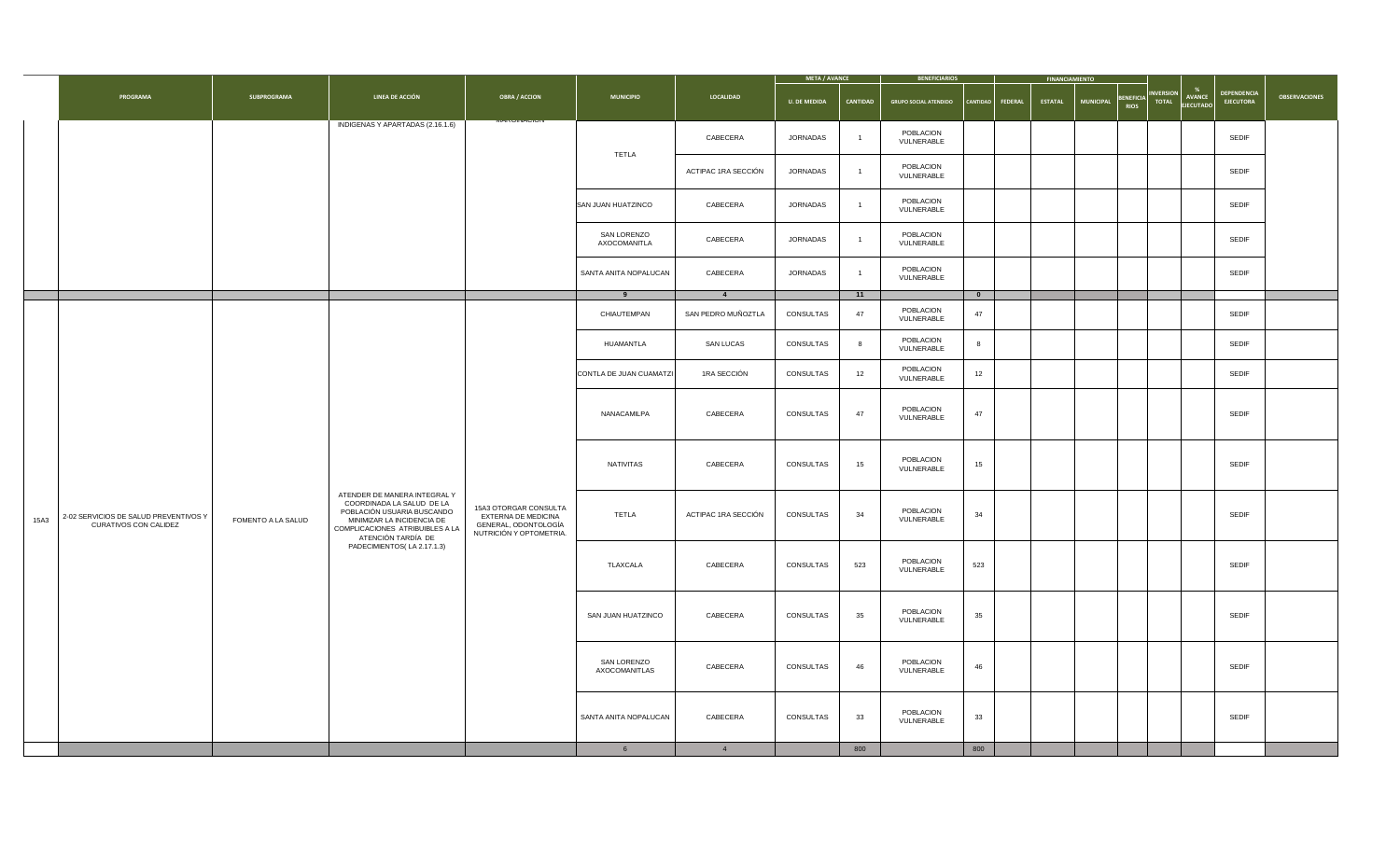|                 |                    |                        |                      |                                    |                                          | <b>META / AVANCE</b> |                 | <b>BENEFICIARIOS</b>         |    |                  | <b>FINANCIAMIENTO</b> |           |                                                            |                                                                      |                      |
|-----------------|--------------------|------------------------|----------------------|------------------------------------|------------------------------------------|----------------------|-----------------|------------------------------|----|------------------|-----------------------|-----------|------------------------------------------------------------|----------------------------------------------------------------------|----------------------|
| <b>PROGRAMA</b> | <b>SUBPROGRAMA</b> | <b>LINEA DE ACCIÓN</b> | <b>OBRA / ACCION</b> | <b>MUNICIPIO</b>                   | LOCALIDAD                                | <b>U. DE MEDIDA</b>  | <b>CANTIDAD</b> | <b>GRUPO SOCIAL ATENDIDO</b> |    | CANTIDAD FEDERAL | <b>ESTATAL</b>        | MUNICIPAL | <b>INVERSION</b><br>BENEFICIA <sup>T</sup><br><b>TOTAL</b> | <b>DEPENDENCIA</b><br>AVANCE<br><b>EJECUTORA</b><br><b>EJECUTADO</b> | <b>OBSERVACIONES</b> |
|                 |                    |                        |                      | AMAXAC DE GRO                      | <b>CABECERA</b>                          | <b>SESIONES</b>      | - 4             | <b>ADULTOS MAYORES</b>       | 12 |                  |                       |           |                                                            | <b>SEDIF</b>                                                         |                      |
|                 |                    |                        |                      | APETATITLAN DE ANTONIO<br>CARVAJAL | <b>CABECERA</b>                          | <b>SESIONES</b>      | - 4             | <b>ADULTOS MAYORES</b>       | 17 |                  |                       |           |                                                            | <b>SEDIF</b>                                                         |                      |
|                 |                    |                        |                      |                                    | <b>CABECERA</b>                          | <b>SESIONES</b>      | $\overline{4}$  | <b>ADULTOS MAYORES</b>       | 17 |                  |                       |           |                                                            | <b>SEDIF</b>                                                         |                      |
|                 |                    |                        |                      | ALTLZAYANCA                        | <b>LOMA JUNGUITO</b>                     | <b>SESIONES</b>      | $\overline{a}$  | <b>ADULTOS MAYORES</b>       |    |                  |                       |           |                                                            | <b>SEDIF</b>                                                         |                      |
|                 |                    |                        |                      |                                    | <b>COLONIA DELICIAS</b>                  | <b>SESIONES</b>      | - 4             | <b>ADULTOS MAYORES</b>       | 15 |                  |                       |           |                                                            | <b>SEDIF</b>                                                         |                      |
|                 |                    |                        |                      | APIZACO                            | <b>CABECERA</b>                          | <b>SESIONES</b>      |                 | <b>ADULTOS MAYORES</b>       | 26 |                  |                       |           |                                                            | <b>SEDIF</b>                                                         |                      |
|                 |                    |                        |                      |                                    | <b>CABECERA</b>                          | <b>SESIONES</b>      |                 | <b>ADULTOS MAYORES</b>       | 16 |                  |                       |           |                                                            | <b>SEDIF</b>                                                         |                      |
|                 |                    |                        |                      | CALPULALPAN                        | <b>MAZAPA</b>                            | <b>SESIONES</b>      | -4              | <b>ADULTOS MAYORES</b>       | 18 |                  |                       |           |                                                            | <b>SEDIF</b>                                                         |                      |
|                 |                    |                        |                      |                                    | <b>SAN MARCOS</b>                        | <b>SESIONES</b>      |                 | <b>ADULTOS MAYORES</b>       | 19 |                  |                       |           |                                                            | <b>SEDIF</b>                                                         |                      |
|                 |                    |                        |                      | MUÑOZ DE DOMINGO<br>ARENAS         | <b>CABECERA</b>                          | <b>SESIONES</b>      |                 | <b>ADULTOS MAYORES</b>       | 14 |                  |                       |           |                                                            | <b>SEDIF</b>                                                         |                      |
|                 |                    |                        |                      | ESPAÑITA                           | <b>CABECERA</b>                          | <b>SESIONES</b>      |                 | <b>ADULTOS MAYORES</b>       | 11 |                  |                       |           |                                                            | <b>SEDIF</b>                                                         |                      |
|                 |                    |                        |                      |                                    | <b>EL CARMEN</b><br>XALPATLAHUAYA        | <b>SESIONES</b>      |                 | <b>ADULTOS MAYORES</b>       |    |                  |                       |           |                                                            | <b>SEDIF</b>                                                         |                      |
|                 |                    |                        |                      | HUAMANTLA                          | SAN DIEGO XALPATLAHUAYA                  | <b>SESIONES</b>      |                 | <b>ADULTOS MAYORES</b>       |    |                  |                       |           |                                                            | <b>SEDIF</b>                                                         |                      |
|                 |                    |                        |                      |                                    | <b>HERMENEGIDO GALEANA</b>               | <b>SESIONES</b>      |                 | <b>ADULTOS MAYORES</b>       |    |                  |                       |           |                                                            | <b>SEDIF</b>                                                         |                      |
|                 |                    |                        |                      |                                    | ACASILLADOS SAN MARTIN<br><b>NOTARIO</b> | <b>SESIONES</b>      |                 | <b>ADULTOS MAYORES</b>       |    |                  |                       |           |                                                            | <b>SEDIF</b>                                                         |                      |
|                 |                    |                        |                      |                                    | <b>CABECERA</b>                          | <b>SESIONES</b>      |                 | <b>ADULTOS MAYORES</b>       | 33 |                  |                       |           |                                                            | <b>SEDIF</b>                                                         |                      |
|                 |                    |                        |                      |                                    | SAN SIMEON XIPETZINCO                    | <b>SESIONES</b>      |                 | <b>ADULTOS MAYORES</b>       | 16 |                  |                       |           |                                                            | <b>SEDIF</b>                                                         |                      |
|                 |                    |                        |                      |                                    | SAN DIEGO RECOVA                         | <b>SESIONES</b>      |                 | <b>ADULTOS MAYORES</b>       | 10 |                  |                       |           |                                                            | <b>SEDIF</b>                                                         |                      |
|                 |                    |                        |                      | HUEYOTLIPAN                        | <b>IGNACIO ZARAGOZA</b>                  | <b>SESIONES</b>      |                 | <b>ADULTOS MAYORES</b>       | 28 |                  |                       |           |                                                            | <b>SEDIF</b>                                                         |                      |
|                 |                    |                        |                      |                                    | <b>SANTIAGO TLALPAN</b>                  | <b>SESIONES</b>      |                 | <b>ADULTOS MAYORES</b>       |    |                  |                       |           |                                                            | <b>SEDIF</b>                                                         |                      |
|                 |                    |                        |                      |                                    | SAN LORENZO TECHALOTE                    | <b>SESIONES</b>      |                 | <b>ADULTOS MAYORES</b>       |    |                  |                       |           |                                                            | <b>SEDIF</b>                                                         |                      |
|                 |                    |                        |                      |                                    | SAN MANUEL TLALPAN                       | <b>SESIONES</b>      |                 | <b>ADULTOS MAYORES</b>       | 12 |                  |                       |           |                                                            | <b>SEDIF</b>                                                         |                      |
|                 |                    |                        |                      |                                    | ADOLFO LOPEZ MATEOS                      | <b>SESIONES</b>      |                 | <b>ADULTOS MAYORES</b>       | 16 |                  |                       |           |                                                            | <b>SEDIF</b>                                                         |                      |
|                 |                    |                        |                      | MAZATECOCHCO                       | <b>CABACERA</b>                          | <b>SESIONES</b>      |                 | <b>ADULTOS MAYORES</b>       | 11 |                  |                       |           |                                                            | <b>SEDIF</b>                                                         |                      |
|                 |                    |                        |                      |                                    |                                          |                      |                 |                              |    |                  |                       |           |                                                            |                                                                      |                      |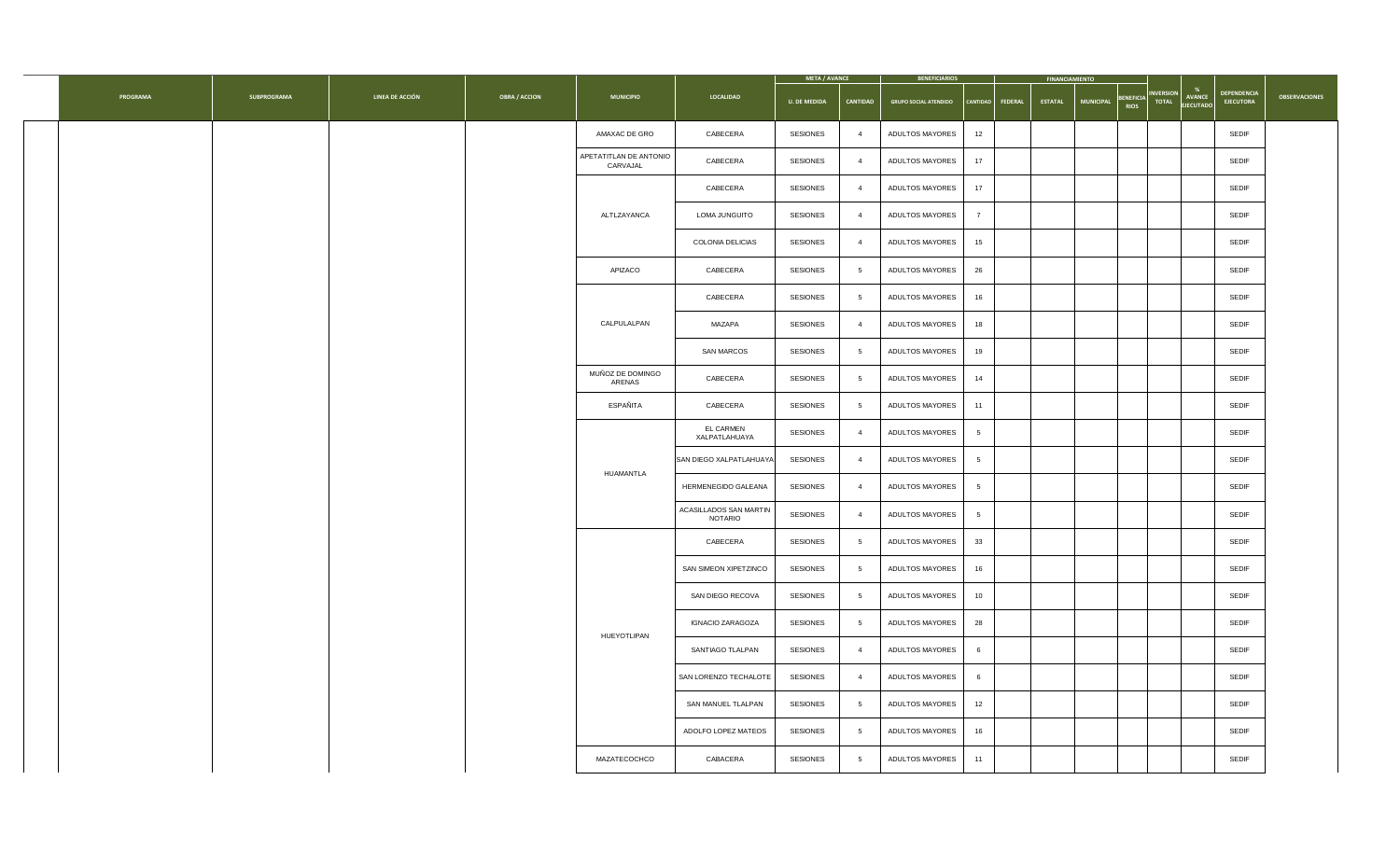|             |                                                                       |                           |                                                                                                     |                                                                           |                         |                                    | <b>META / AVANCE</b> |                 | <b>BENEFICIARIOS</b>                      |                    | <b>FINANCIAMIENTO</b> |                                                          |                                                                                                                      |                      |
|-------------|-----------------------------------------------------------------------|---------------------------|-----------------------------------------------------------------------------------------------------|---------------------------------------------------------------------------|-------------------------|------------------------------------|----------------------|-----------------|-------------------------------------------|--------------------|-----------------------|----------------------------------------------------------|----------------------------------------------------------------------------------------------------------------------|----------------------|
|             | <b>PROGRAMA</b>                                                       | <b>SUBPROGRAMA</b>        | <b>LINEA DE ACCIÓN</b>                                                                              | <b>OBRA / ACCION</b>                                                      | <b>MUNICIPIO</b>        | <b>LOCALIDAD</b>                   | <b>U. DE MEDIDA</b>  | <b>CANTIDAD</b> | <b>GRUPO SOCIAL ATENDIDO</b>              | CANTIDAD   FEDERAL | <b>ESTATAL</b>        | <b>BENEFICIA<sup>"</sup></b><br>RIOS<br><b>MUNICIPAL</b> | <b>DEPENDENCIA<br/>EJECUTORA</b><br>$\begin{bmatrix}$ INVERSION $\end{bmatrix}$<br><b>AVANCE</b><br><b>EJECUTADO</b> | <b>OBSERVACIONES</b> |
|             |                                                                       |                           |                                                                                                     |                                                                           | NANACAMILPA             | CABECERA                           | <b>SESIONES</b>      |                 | ADULTOS MAYORES<br>13                     |                    |                       |                                                          | <b>SEDIF</b>                                                                                                         |                      |
|             |                                                                       |                           |                                                                                                     |                                                                           | NATIVITAS               | CABECERA                           | <b>SESIONES</b>      |                 | 25<br><b>ADULTOS MAYORES</b>              |                    |                       |                                                          | <b>SEDIF</b>                                                                                                         |                      |
|             |                                                                       |                           |                                                                                                     |                                                                           |                         | CABECERA                           | <b>SESIONES</b>      |                 | <b>ADULTOS MAYORES</b>                    |                    |                       |                                                          | <b>SEDIF</b>                                                                                                         |                      |
|             |                                                                       |                           | FORTALECER LOS PROGRAMAS DE                                                                         | 16A4 SESIONES DE ACTIVACIÓN                                               |                         | COL. EMILIANO ZAPATA               | <b>SESIONES</b>      |                 | <b>ADULTOS MAYORES</b>                    |                    |                       |                                                          | <b>SEDIF</b>                                                                                                         |                      |
| <b>16A4</b> | 2-02 SERVICIOS DE SALUD PREVENTIVOS Y<br><b>CURATIVOS CON CALIDEZ</b> | <b>FOMENTO A LA SALUD</b> | ATENCIÓN INTEGRAL A LA SALUD DEL<br>ADULTO MAYOR CON ESQUEMAS DE<br>ACTIVACIÓN FÍSICA E INTEGRACIÓN | <b>FISICA REALIZADA POR</b><br><b>GRUPOS DE ADULTOS</b><br><b>MAYORES</b> |                         | <b>JESUS ACATITLA</b>              | <b>SESIONES</b>      |                 | <b>ADULTOS MAYORES</b><br>8               |                    |                       |                                                          | <b>SEDIF</b>                                                                                                         |                      |
|             |                                                                       |                           | SOCIAL (LA 2.18.3.4)                                                                                |                                                                           | PANOTLA                 | <b>SAN FRANCISCO</b><br>TEMEZONTLA | <b>SESIONES</b>      |                 | <b>ADULTOS MAYORES</b><br>9               |                    |                       |                                                          | <b>SEDIF</b>                                                                                                         |                      |
|             |                                                                       |                           |                                                                                                     |                                                                           |                         | SAN JORGE TEZOQUIPAN               | <b>SESIONES</b>      |                 | 21<br><b>ADULTOS MAYORES</b>              |                    |                       |                                                          | <b>SEDIF</b>                                                                                                         |                      |
|             |                                                                       |                           |                                                                                                     |                                                                           |                         | SANTA CRUZ TECHACHALCO             | <b>SESIONES</b>      |                 | <b>ADULTOS MAYORES</b><br>12              |                    |                       |                                                          | <b>SEDIF</b>                                                                                                         |                      |
|             |                                                                       |                           |                                                                                                     |                                                                           |                         | <b>SAN TADEO HUILOAPAN</b>         | <b>SESIONES</b>      |                 | <b>ADULTOS MAYORES</b><br>21              |                    |                       |                                                          | <b>SEDIF</b>                                                                                                         |                      |
|             |                                                                       |                           |                                                                                                     |                                                                           | TETLA DE LA SOLIDARIDAD | CABECERA                           |                      |                 | 20<br><b>ADULTOS MAYORES</b>              |                    |                       |                                                          | <b>SEDIF</b>                                                                                                         |                      |
|             |                                                                       |                           |                                                                                                     |                                                                           | TETLATLAHUCA            | CABECERA                           | <b>SESIONES</b>      |                 | <b>ADULTOS MAYORES</b><br>8               |                    |                       |                                                          | <b>SEDIF</b>                                                                                                         |                      |
|             |                                                                       |                           |                                                                                                     |                                                                           |                         | SAN DIEGO METEPEC                  | <b>SESIONES</b>      |                 | <b>ADULTOS MAYORES</b><br>14              |                    |                       |                                                          | <b>SEDIF</b>                                                                                                         |                      |
|             |                                                                       |                           |                                                                                                     |                                                                           |                         | SAN BUENA VENTURA<br>ATEMPAN       | <b>SESIONES</b>      |                 | <b>ADULTOS MAYORES</b><br>12              |                    |                       |                                                          | <b>SEDIF</b>                                                                                                         |                      |
|             |                                                                       |                           |                                                                                                     |                                                                           |                         | <b>SAN GABRIEL CUAHUTLA</b>        | <b>SESIONES</b>      |                 | <b>ADULTOS MAYORES</b><br>6               |                    |                       |                                                          | <b>SEDIF</b>                                                                                                         |                      |
|             |                                                                       |                           |                                                                                                     |                                                                           |                         | SAN ESTEBAN TIZATLAN               | <b>SESIONES</b>      |                 | <b>ADULTOS MAYORES</b><br>10 <sup>°</sup> |                    |                       |                                                          | <b>SEDIF</b>                                                                                                         |                      |
|             |                                                                       |                           |                                                                                                     |                                                                           | TLAXCALA                | SAN HIPOLITO CHIMALPA              | <b>SESIONES</b>      |                 | ADULTOS MAYORES<br>16                     |                    |                       |                                                          | <b>SEDIF</b>                                                                                                         |                      |
|             |                                                                       |                           |                                                                                                     |                                                                           |                         | SAN SEBASTIAN ATLAHAPA             | <b>SESIONES</b>      |                 | <b>ADULTOS MAYORES</b><br>16              |                    |                       |                                                          | <b>SEDIF</b>                                                                                                         |                      |
|             |                                                                       |                           |                                                                                                     |                                                                           |                         | <b>SAN LUCAS</b><br>CUAHUTELULPAN  | <b>SESIONES</b>      |                 | <b>ADULTOS MAYORES</b>                    |                    |                       |                                                          | <b>SEDIF</b>                                                                                                         |                      |
|             |                                                                       |                           |                                                                                                     |                                                                           |                         | <b>TEPEHITEC</b>                   | <b>SESIONES</b>      |                 | <b>ADULTOS MAYORES</b><br>6               |                    |                       |                                                          | <b>SEDIF</b>                                                                                                         |                      |
|             |                                                                       |                           |                                                                                                     |                                                                           |                         | ACUITLAPILCO                       | <b>SESIONES</b>      |                 | 21<br><b>ADULTOS MAYORES</b>              |                    |                       |                                                          | <b>SEDIF</b>                                                                                                         |                      |
|             |                                                                       |                           |                                                                                                     |                                                                           |                         | SANTA BARBARA                      | <b>SESIONES</b>      |                 | <b>ADULTOS MAYORES</b><br>8               |                    |                       |                                                          | <b>SEDIF</b>                                                                                                         |                      |
|             |                                                                       |                           |                                                                                                     |                                                                           | <b>XALTOCAN</b>         | <b>CUAUTLA</b>                     | <b>SESIONES</b>      |                 | <b>ADULTOS MAYORES</b><br>$\overline{4}$  |                    |                       |                                                          | <b>SEDIF</b>                                                                                                         |                      |
|             |                                                                       |                           |                                                                                                     |                                                                           |                         | SAN JOSE TEXOPA                    | <b>SESIONES</b>      |                 | <b>ADULTOS MAYORES</b>                    |                    |                       |                                                          | <b>SEDIF</b>                                                                                                         |                      |
|             |                                                                       |                           |                                                                                                     |                                                                           |                         | <b>TOPILCO DE JUAREZ</b>           | <b>SESIONES</b>      |                 | <b>ADULTOS MAYORES</b><br>8               |                    |                       |                                                          | <b>SEDIF</b>                                                                                                         |                      |